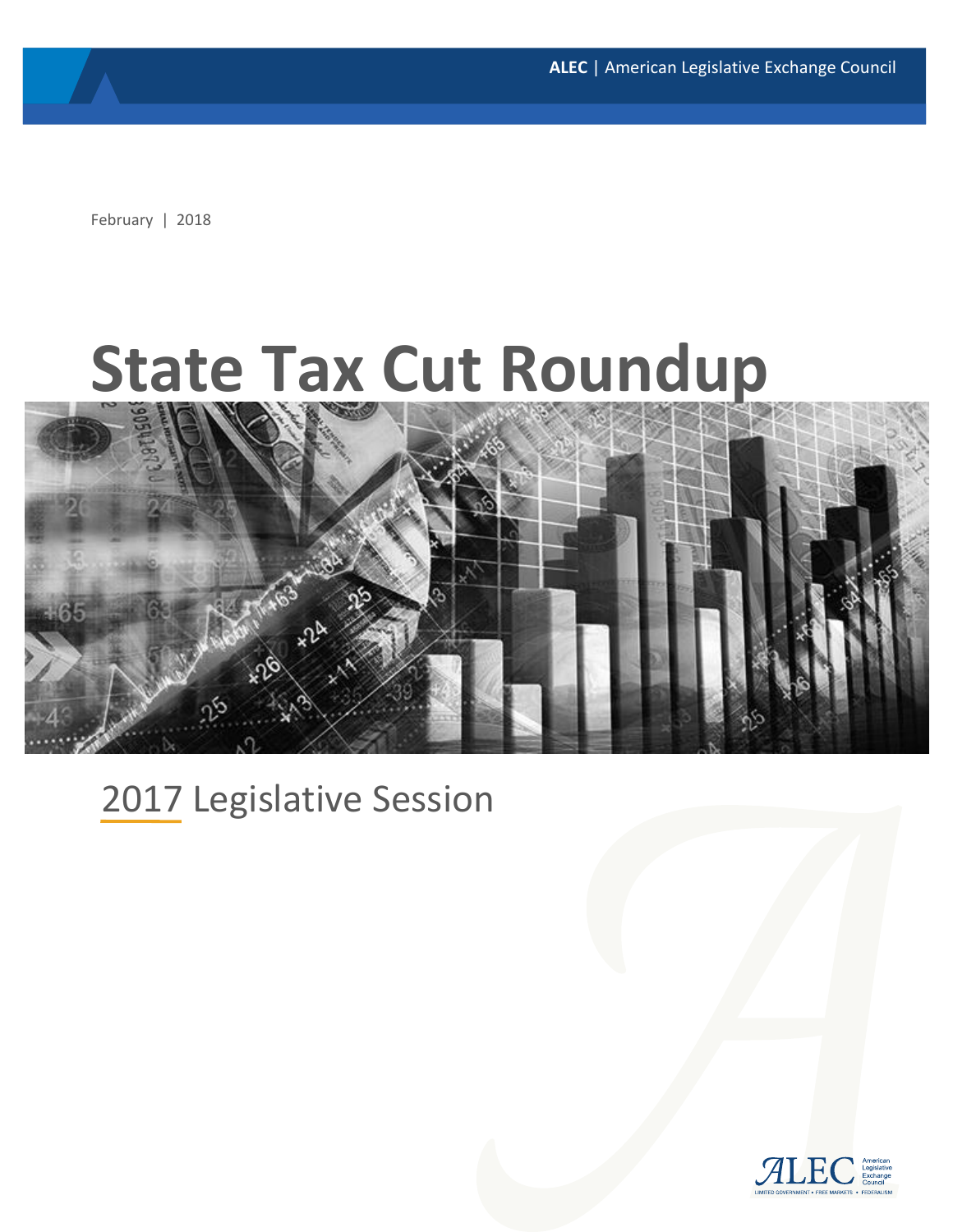

**State Tax Cut Roundup** 2017 Legislative Session

#### **About the American Legislative Exchange Council**

The 2017 *State Tax Cut Roundup* was published by the American Legislative Exchange Council (ALEC) as part of its mission to discuss, develop and disseminate model public policies that expand free markets, promote economic growth, limit the size of government and preserve individual liberty. ALEC is the nation's largest nonpartisan, voluntary membership organization of state legislators, with more than 2,000 members across the nation. ALEC is governed by a Board of Directors of state legislators. ALEC is classified by the Internal Revenue Service as a 501(c)(3) nonprofit, public policy and educational organization. Individuals, philanthropic foundations, businesses and associations are eligible to support the work of ALEC through tax-deductible gifts.

#### **About the ALEC Center for State Fiscal Reform**

The ALEC Center for State Fiscal Reform strives to educate policymakers, the press and the general public on the principles of sound fiscal policy and the evidence that supports those principles. We also strive to educate policymakers by outlining the policies that provide the best results for the hardworking taxpayers of America. This is done by personalized research, policy briefings in the states and by releasing nonpartisan policy publications for distribution such as *Rich States, Poor States, Keeping the Promise: Getting Politics Out of Pensions, The Effect of State Taxes on Charitable Giving, The Unseen Costs of Tax Cronyism: Favoritism and Foregone Growth, Tax Myths Debunked, Keeping the Promise: State Solutions for Government Pension Reform* and the *State Budget Reform Toolkit*.

#### **Managing Editors:**

**Jonathan Williams** Chief Economist and Vice President Center for State Fiscal Reform American Legislative Exchange Council

**Elliot Young** Research Analyst, Center for State Fiscal Reform American Legislative Exchange Council

#### **Joel Griffith**

Director, Center for State Fiscal Reform American Legislative Exchange Council

#### **Contributing Authors:**

**Joel Griffith** Director, Center for State Fiscal Reform American Legislative Exchange Council

**Thurston Powers** Legislative Analyst, Center for State Fiscal Reform American Legislative Exchange Council

#### **Christine Smith**

Manager, Center for State Fiscal Reform American Legislative Exchange Council

#### **Jonathan Williams**

Chief Economist and Vice President Center for State Fiscal Reform American Legislative Exchange Council

#### **Elliot Young**

Research Analyst, Center for State Fiscal Reform American Legislative Exchange Council

#### **Acknowledgements and Disclaimers**

The authors wish to thank Lisa B. Nelson and the professional staff at ALEC for their valuable assistance with this project. The authors also thank Christine Phipps for her work on the design of this publication.

All rights reserved. Except as permitted under the United States Copyright Act of 1976, no part of this publication may be reproduced or distributed in any form or by any means, or stored in a database or retrieval system without the prior permission of the publisher. The copyright to this work is held by the American Legislative Exchange Council. This study may not be duplicated or distributed in any form without the permission of the American Legislative Exchange Council and with proper attribution.

#### **Contact Information:**

**American Legislative Exchange Council** 2900 Crystal Drive, Suite 600 Arlington, VA 22202 Tel: 703.373.0933 Fax: 703.373.0927 www.alec.org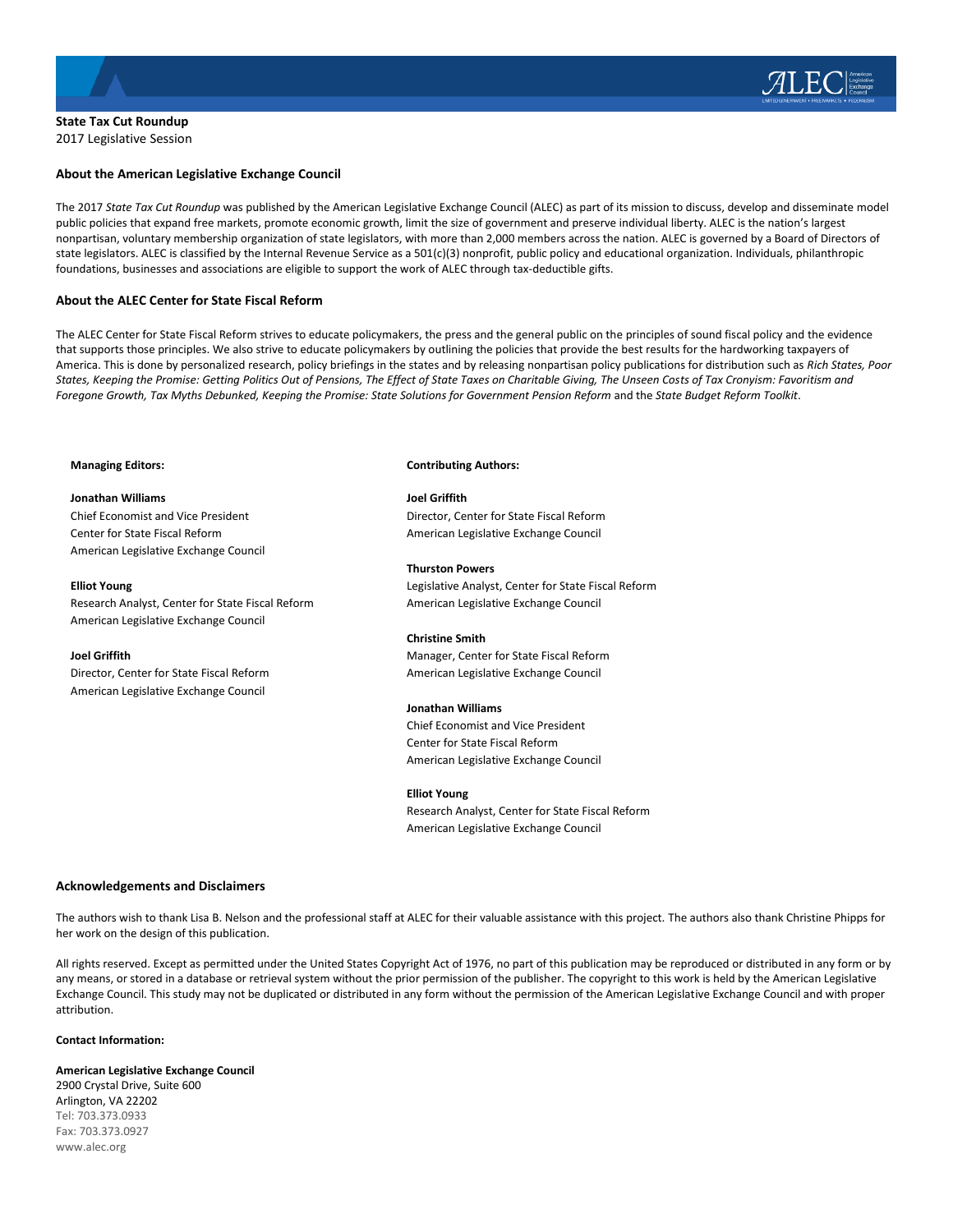

#### **State Tax Cut Roundup – 2017 Legislative Session**

#### **Executive Summary – Tax Reform in the States**

The 2017 legislative session ended with nine states enacting changes to their tax codes sufficient to qualify for *State Tax Cut Roundup*. Each state provided substantial tax relief for their citizens. Pro-growth tax reform was a key theme, as states took steps to both improve budget gaps and improve their economic competitiveness. *Rich States, Poor States: ALEC-Laffer State Economic Competitiveness Index* illustrates how certain tax and fiscal policies lead states to prosper and others to fall behind. Fortunately, state legislators are heeding this message. The number of states enacting new tax relief legislation during the 2017 session totaled nine, which is equal to the number of states that qualified during the 2016 session.

The relatively low number states passing new tax relief this session is partly due to the continuation of phase-ins of previously enacted reforms, but also a product of prior successes. In aggregate, 30 states have qualified for inclusion in the five editions of this publication by enacting broad-based, pro-growth tax cuts. Phase-ins this year include a further reduction of Indiana's corporate tax rate from 6.25 percent to 6.0 percent on July 1, 2017. This marks a continuation of reductions in the rate from a starting point of 8.5 percent in 2011 when the state adopted tax reform. New Mexico completed its corporate income tax rate reduction phase-in as of Jan. 1, 2018. The top rate is now 5.9 percent, a 0.30 percentage point decline from 2017 and a 1.7 percent reduction compared to 2013. North Carolina's corporate income tax rate dropped from 4 percent to 3 percent for 2017, finishing off the long train of revenue-triggered reductions of the tax rate. In Tennessee, the state's last vestige of an income tax, the Hall Tax, was reduced from 5 percent to 4 percent for the 2017 tax year. It is scheduled to drop by 1 percentage points every year until elimination. Mississippi began the phase-in of what may turn out to be the largest tax cut in state history (passed in 2016). In 2016, Rhode Island cut its unemployment insurance (UI) tax, resulting in a tax cut for employers of \$30 million for fiscal year 2017. In December 2017, the state announced an additional \$10 million in tax relief for 2018 based off of the prior year's UI reforms. Thanks to this prior legislation, the 2018 UI tax rates will drop by 0.1 percentage points, ranging from 0.89% to 9.49%.  $^{\text{ii}}$ 

Overall, the economic evidence strongly suggests states with lower tax burdens and more economic freedom regularly outperform their higher tax and more restrictive counterparts. Creating a tax and fiscal policy climate conducive to economic growth should be a top priority for every state. Hopefully, the example set by these reforms and their economic results over time will persuade other states to pursue pro-growth tax reform in the coming legislative session.

To be listed in *State Tax Cut Roundup*, a state must meet all the following criteria, which have remained consistent throughout each edition of this report:

- Substantially cut taxes at the state level
- Vote(s) occurred during the 2017 legislative session
- Tax cuts must result in a net decrease in taxes
- Tax cuts must apply broadly and neutrally, or otherwise move the state closer to the *ALEC Principles of Taxation*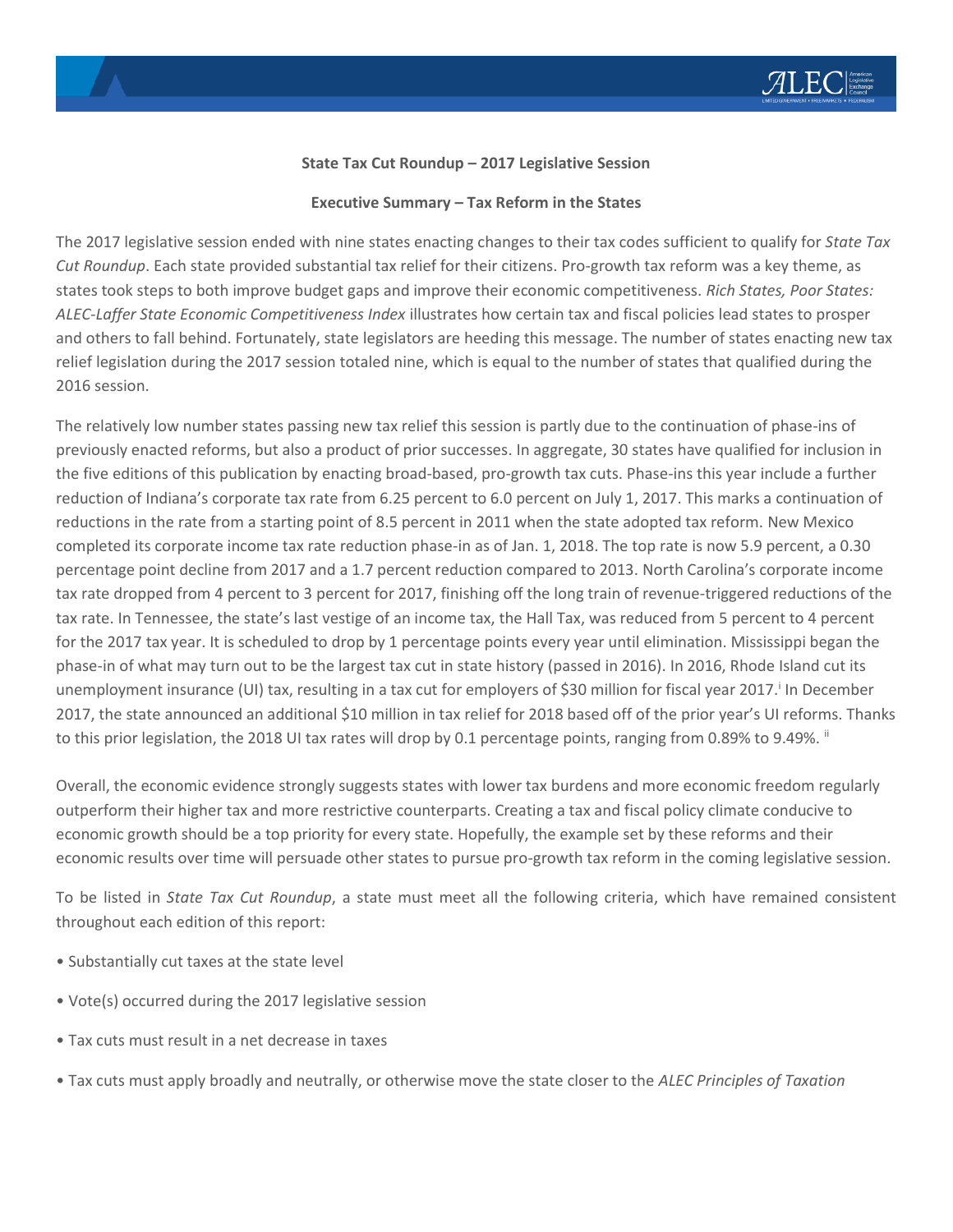# **Best of the Best**

Maine, North Carolina, and Florida deserve special mention for enacting exemplary pro-growth tax reforms.

By far, Maine legislatively enacted the most significant new tax cut of 2017. A new tax bracket of 10 percent on high income earners went into effect on Jan. 1, 2017, following a ballot measure approval. The legislature—with Governor Paul LePage's leadership—passed a budget on July 4, 2017, which eliminated the new tax bracket retroactive to the day it took effect. This repeal reduced the top individual income tax rate to 7.15 percent from 10.15 percent.

The Tar Heel State continued their tax cut bonanza following yet more positive revenue numbers and economic growth. The 2017 legislation will reduce the individual income tax rate from 5.499 percent to 5.25 percent, increase standard deductions, and lower the corporate income tax rate from 3 percent to 2.5 percent, effective in 2019. It gives meaningful relief to 99 percent of taxpayers. With a corporate rate already the lowest in the country among states that levy such a tax, this move enhances the pro-growth momentum the state experienced over the last five years.

Florida also jumped at the opportunity to continue cutting taxes. By lowering the Business Rents Tax, lawmakers are putting \$61 million back in the pockets of business every year, allowing them to invest more, create more jobs and expand economic well-being. In total, the Sunshine State is giving back nearly \$100 million to hardworking taxpayers.

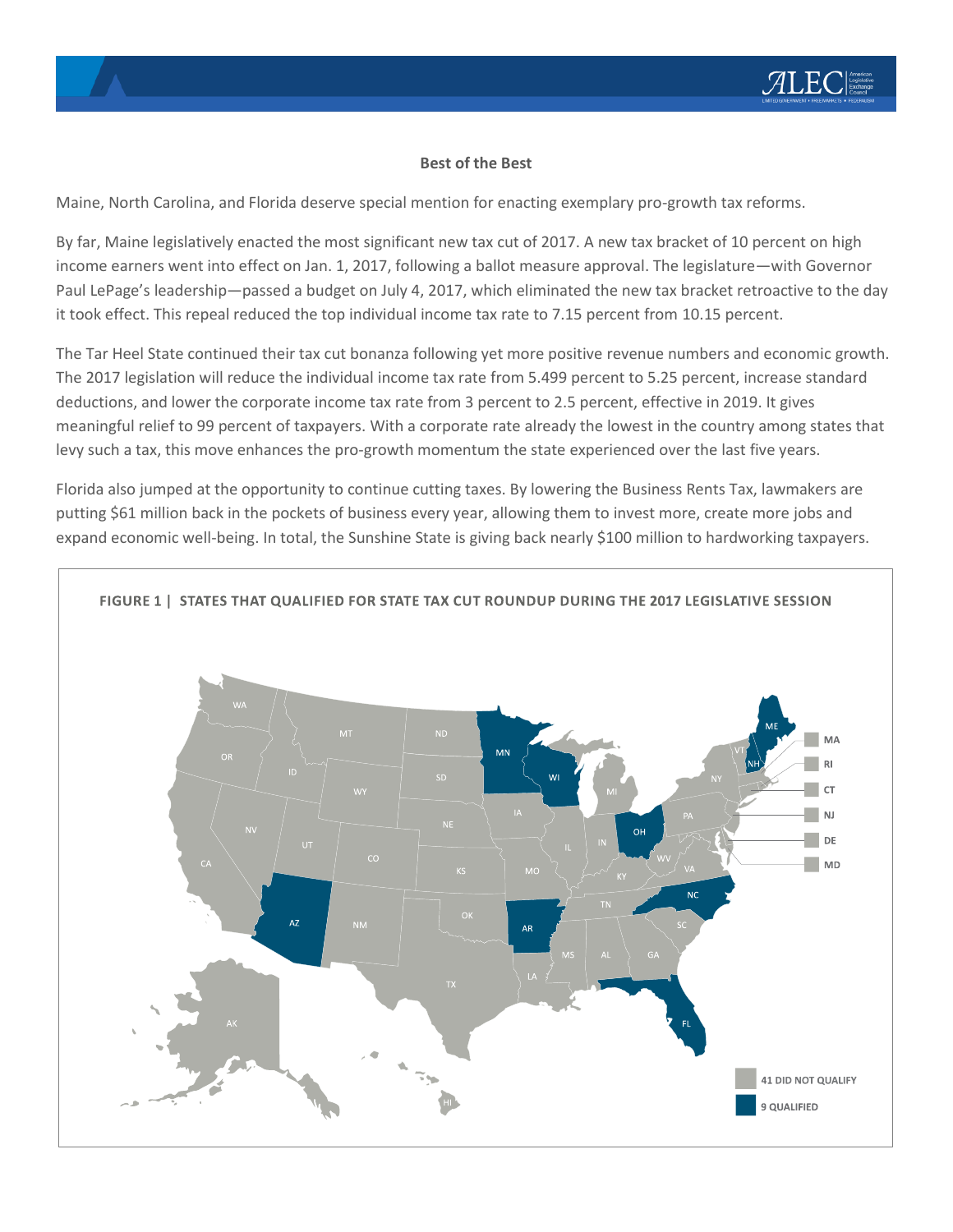# **ALEC Principles of Taxation**

The proper function of taxation is to raise money for core functions of government, not to direct the behavior of citizens or close budget gaps created by overspending. This is true regardless of whether government is big or small and this is true for lawmakers at all levels of government. Taxation will always impose some level of burden on an economy's performance, but that harm can be minimized if policymakers resist the temptation to use the tax code for social engineering, class warfare and other extraneous purposes. A principled tax system is an ideal way to advance a state's economic interests and promote prosperity for its residents. The fundamental principles presented here provide guidance for a neutral and effective tax system; one that raises needed revenue for core functions of government, while minimizing the burden on citizens.

#### **Simplicity**:

The tax code should be easy for the average citizen to understand and it should minimize the cost of complying with tax laws. Tax complexity adds cost to the taxpayer, but does not increase public revenue. For governments, the tax system should be easy to administer and should help promote efficient, low-cost administration.

#### **Transparency**:

Tax systems should be accountable to citizens. Taxes and tax policy should be visible and not hidden from taxpayers. Changes in tax policy should be highly publicized and open to public debate.

# **Economic Neutrality**:

The purpose of the tax system is to raise needed revenue for core functions of government, not control the lives of citizens or micromanage the economy. The tax system should exert minimal impact on the spending and decisions of individuals and businesses. An effective tax system should be broad-based, utilize a low overall tax rate with few loopholes and avoid multiple layers of taxation through tax pyramiding.

# **Equity and Fairness**:

The government should not use the tax system to pick winners and losers in society, or unfairly shift the tax burden onto one class of citizens. The tax system should not be used to punish success or to "soak the rich," engage in discriminatory or multiple taxation, nor should it be used to bestow special favors on any particular group of taxpayers.

#### **Complimentary**:

The tax code should help maintain a healthy relationship between the state and local governments. The state should always be mindful of how its tax decisions affect local governments so they are not working against each other – with the taxpayer caught in the middle.

# **Reliability**:

A high-quality tax system should be stable, providing certainty in taxation and in revenue flows. It should provide certainty of financial planning for individuals and businesses.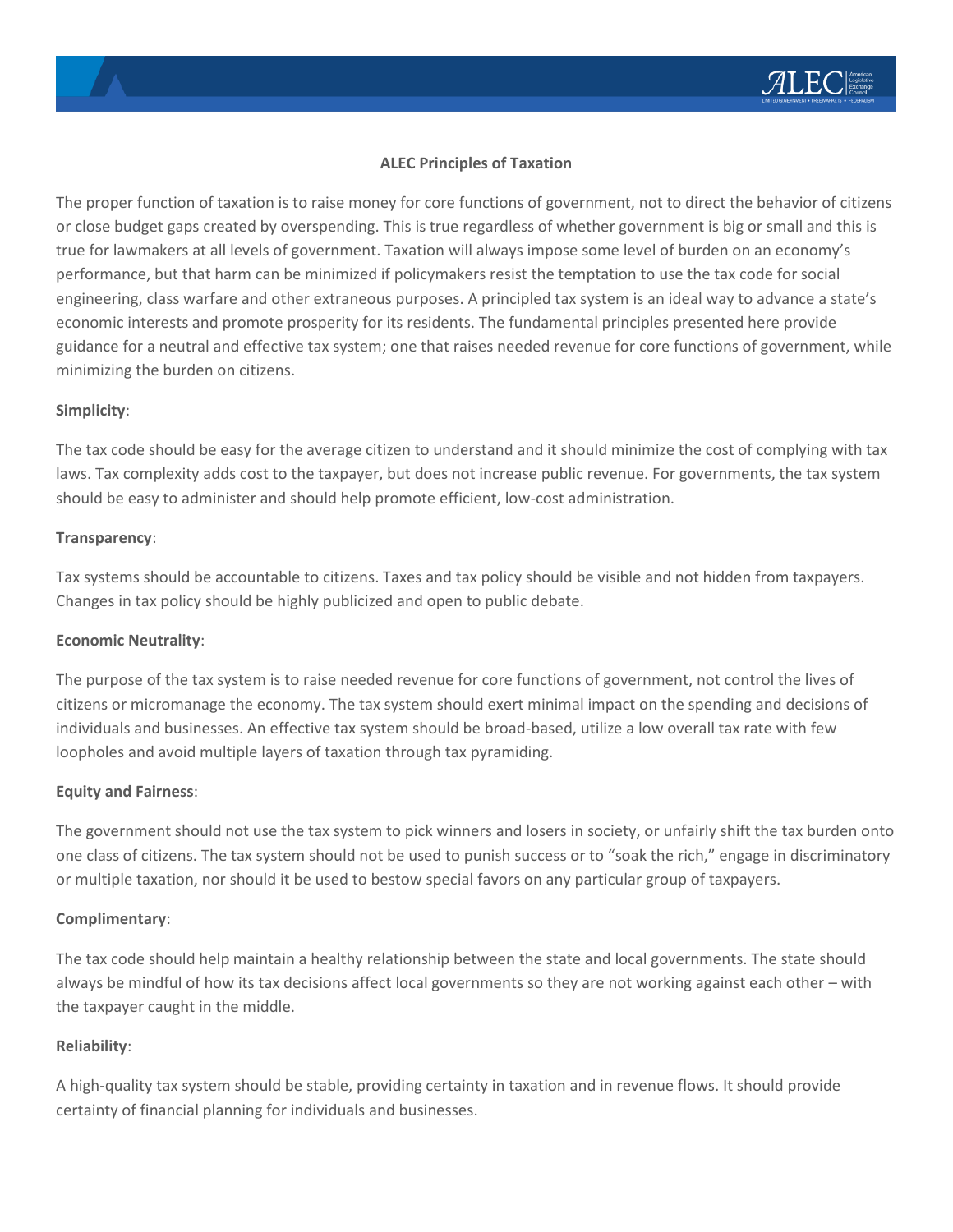#### **Pro-Growth**:

A low tax burden can be a tool for a state's private sector economic development by retaining and attracting productive business activity. A high-quality revenue system will be responsive to competition from other states. Effective competitiveness is best achieved through economically neutral tax policies. *The ALEC Principles of Taxation have been adopted by the ALEC Task Force on Tax and Fiscal Policy.*

# **Tax Cuts by State**

#### **Arizona**

*2017 Rich States, Poor States Economic Outlook Rank:* 8

Arizona enacted two modest tax reduction measures in 2017. While minor cuts are preferable to harmful increases, any economic benefits to taxpayers are also likely to be small.

The personal exemption for state income tax filers will increase by \$50-\$150 in 2018 and another \$50-\$150 in 2019 (varying based on whether the taxpayer is single, head of household or married).<sup>iii</sup> For individual income earners, the exemption in 2018 will now shield the first \$2,150 in income from the state income tax. This yields maximum tax savings for an individual of approximately \$2.25 this year and \$4.50 in 2019.

This small tax reduction is built on the far more substantive tax reform agenda implemented over the past decade. Since 2013, Arizona has slashed the marginal corporate income tax from 6.97 percent to just 4.9 percent. In addition, the state's property tax burden as a share of personal income has declined from 0.31 percent to 0.267 percent.<sup>iv</sup> A continuation of these bold reforms can safeguard Arizona's economic competitiveness.

#### **Arkansas**

*2017 Rich States, Poor States Economic Outlook Rank:* 23

Following a year without any relief for taxpayers, Governor Asa Hutchinson signed *Senate Bill 115* into law. The legislation lowered income tax rates for residents making less than \$21,000 per year, providing \$50 million in tax relief. Further, it reduced the lowest rate applicable to individuals in the middle tax bracket.

This relatively small reform does little to address the underlying issues and complexities of Arkansas individual income tax code. However, the bill does set the stage for substantial tax reform in 2019 by creating the "Arkansas Tax Reform and Relief Task Force," charged to examine the topic of tax reform in Arkansas in the upcoming fiscal years.<sup>v</sup> The task force will consist of 16 state legislators who will develop recommendations to modernize and simplify Arkansas' tax code, make Arkansas' tax laws competitive with other states, create jobs for Arkansans and "ensure fairness to all individuals and entities impacted by the tax laws of the State of Arkansas."

The complexity of the state's individual income tax exploded when the number of tax brackets expanded from one to three in 2016. The expansion to three rate schedules created tax cliffs whereby tax liability could grow by hundreds of dollars with just one additional dollar of marginal income.

Successful shepherding of substantial, broad-based tax relief by this newly created task force and lawmakers could yield economic dividends far surpassing the modest income tax relief enacted in 2017.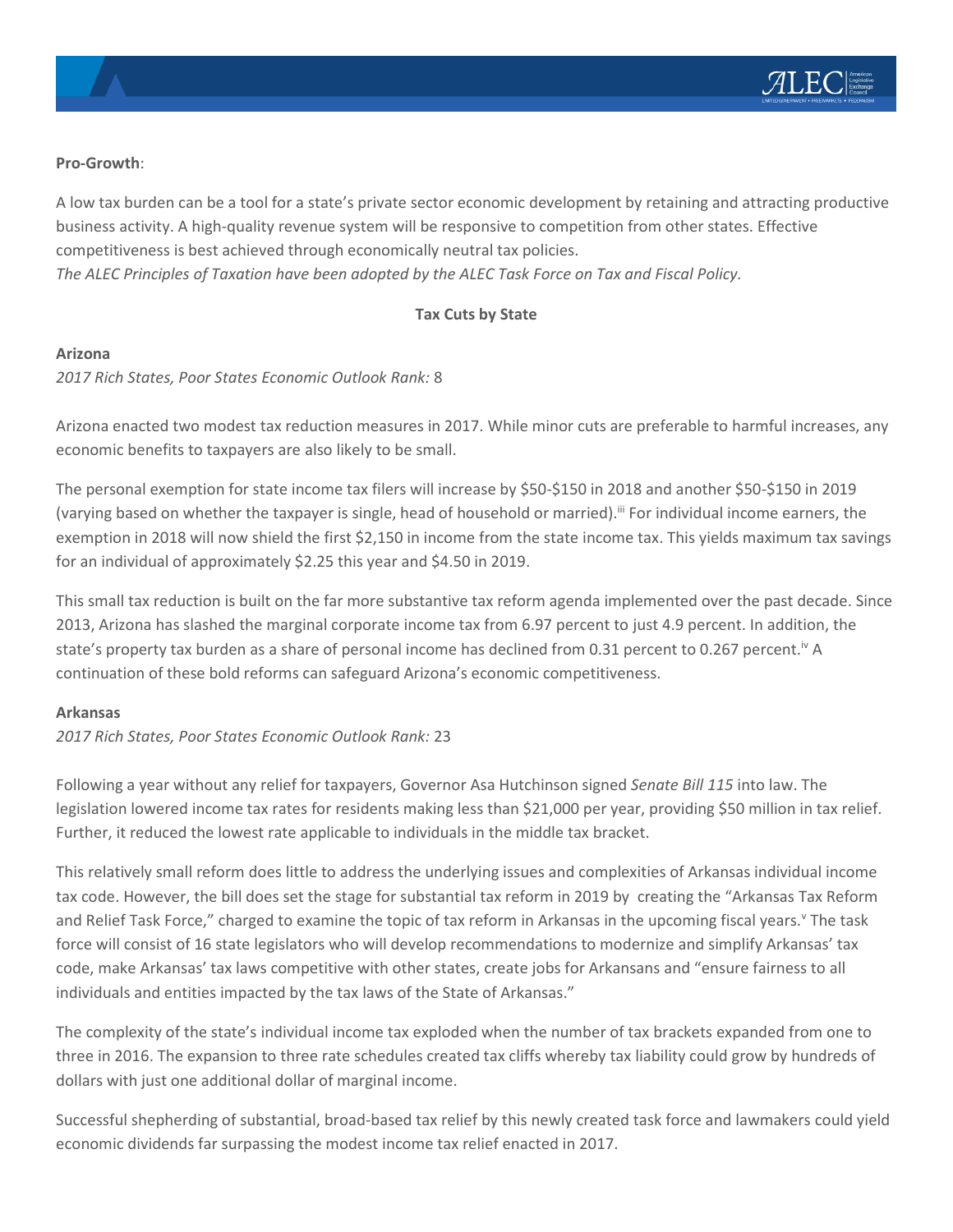

#### **Florida**

*2017 Rich States, Poor States Economic Outlook Rank:* 6

Capping off Florida's 2017 legislative session with a win for taxpayers, Governor Rick Scott signed *House Bill 7109*, which reduced by \$180 million the tax burden on Florida's families and businesses. Pro-growth tax cuts continue to fuel economic expansion in one of the nation's fastest growing states. By targeting tax cuts toward those which most hinder the economy–taxes on business capital, taxes on business to business transactions and taxes on productivity–Gov. Scott and lawmakers have kept their record of passing some form of tax cut every year – a record that will only continue to grow businesses and opportunity in the Sunshine State.<sup>vi</sup>

The tax cut package reduces the tax on business rents by 0.2 percent in 2018, equal to about \$61 million per year in relief. Florida is the only state with a tax on commercial leases, which is unfairly detrimental to small businesses. Unfortunately, the deal includes several base-narrowing sales tax holidays, which are one of the least efficient ways to return money to the taxpayer and has little to no impact on growth. All considered, however, the tax package continues Florida's track record of substantial relief for their hardworking taxpayers.

With this most recent tax cut, Governor Scott has presided over the return of more than \$6.7 billion to hardworking taxpayers. It's no wonder the Sunshine State continues to experience record domestic in-migration and has an economy set to breach the \$1 trillion mark.

# **Maine**

*2017 Rich States, Poor States Economic Outlook Rank:* 42

Despite a budget battle and government shutdown, Maine Governor Paul LePage secured the most significant legislative tax cut of 2017. A new tax bracket of 10.15 percent on those earning more than \$200,000 went into effect on Jan. 1, 2017, following the narrow approval of a ballot measure.<sup>vii</sup> The legislature—with the governor's leadership—passed a budget on July  $4<sup>th</sup>$ , 2017, which included elimination of the 3 percent income tax surcharge retroactive to the day it took effect. This repeal reduced the top individual income tax rate to 7.15 percent from 10.15 percent, amounting to a \$320 million tax cut. Having the second highest top marginal state income tax rate in the country would not have been sustainable for Maine, and the work of Gov. LePage and his allies has set Maine on the path to a brighter, more prosperous future.

# **Minnesota**

*2017 Rich States, Poor States Economic Outlook Rank:* 45

In 2017, after tumultuous political battles between Democratic Governor Mark Dayton and the Republican-controlled legislature, a \$650 million (over two years) tax relief omnibus bill was signed into law. While ALEC does not consider all portions of this omnibus bill to be fiscally responsible policy—such as provisions to help with privately-financed sports stadiums—it does contain some broad-based tax reductions.

Minnesota is one of the few states in the Midwest with split party control—that is, the legislative chambers and governorship are not controlled by the same party. In fact, except for 2013-2014, the state has not been controlled by one party since 1990. Because of this, Minnesota tends to swing back and forth regarding policy choices, and tax policy is no exception. For instance, the state legislated major tax increases in the 2013 session but partially reversed direction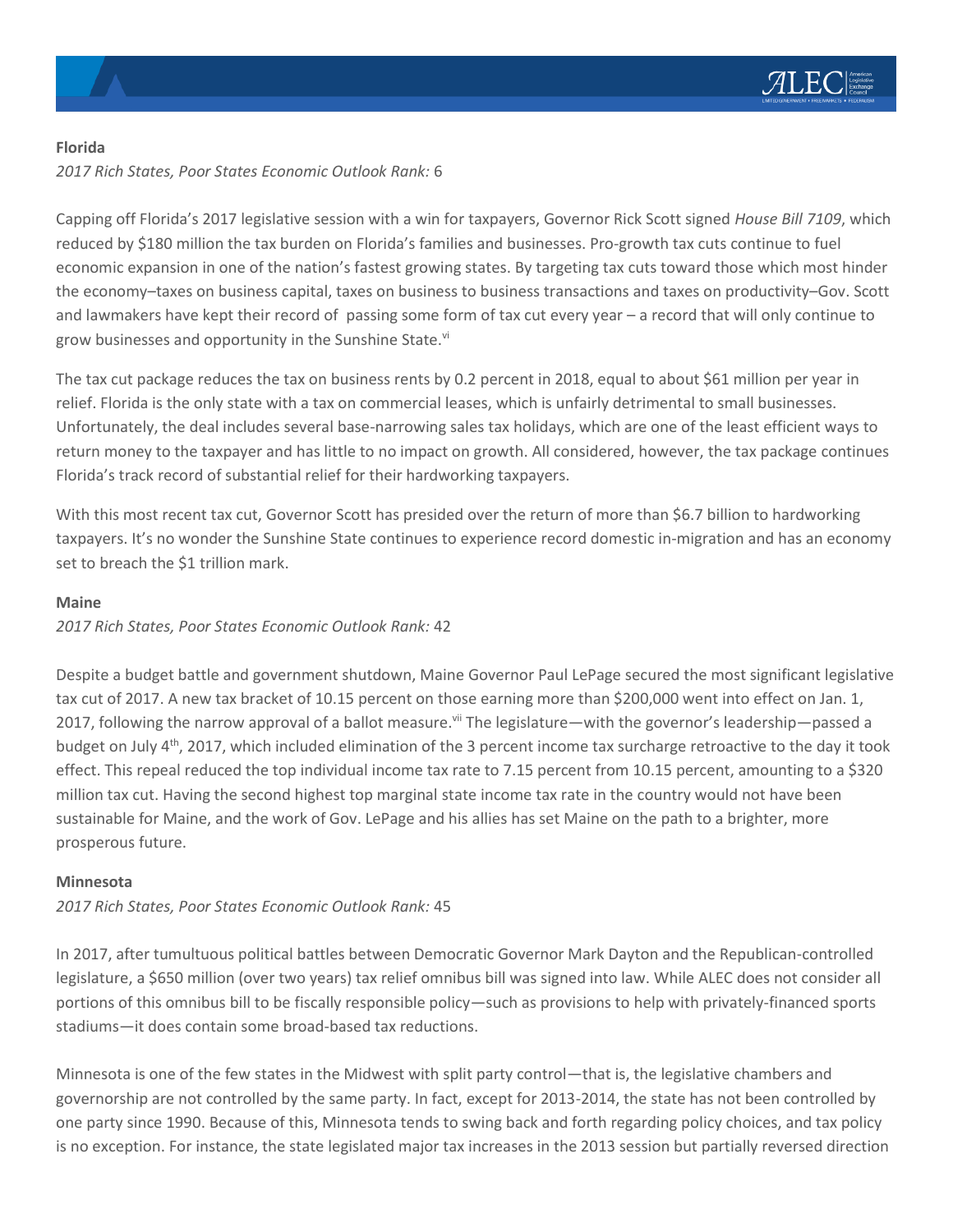the following year and qualified for our 2014 edition of *Tax Cut Roundup*. The political dynamics of the state make this tax reduction success even more notable.

Although not all of these provisions qualify as broad-based tax cuts, some of the following provisions of *House File 1* are worth mentioning: tax deductions for Social Security beneficiaries, contributions to 529 college savings plans, student loan interest and first-time homebuyers; increased tax credits for individuals with dependents, beginning farmers, research and development and low-income working families; a reduction of the tax on premium cigars; an increase in the estate tax exclusion; and a freeze on the state general levy applying to commercial-industrial property and seasonalrecreational property.<sup>viii</sup>

#### **New Hampshire**

*2017 Rich States, Poor States Economic Outlook Rank:* 18

The Live Free or Die State continues to distinguish itself from high-tax states in the Northeast. Lawmakers doubled down on improving their business climate by reducing their business taxes. H.B. 517 scheduled reductions for both the Business Profit Tax (BPT) and the Business Enterprise Tax (BET) for calendar years 2019 and 2021. Over the three-year period, the BPT and BET will be lowered from 7.7 to 7.5 percent and from 0.6 to 0.5 percent, respectively. While the tax cut is not scored, H.B. 517 clearly diminishes the tax burden in a significant manner —an inducement for greater economic growth and opportunity. New Hampshire also repealed an electricity consumption tax, saving residents \$5.5 million dollars in annual utility costs.

New Hampshire lawmakers also repealed the commuter income tax in H.B. 104. Non-resident workers are an obvious beneficiary; but this also improves the ease of operating or starting a business in the state.

#### **North Carolina**

#### *2017 Rich States, Poor States Economic Outlook Rank:* 3

In a spectacular end to the 2017 session, the North Carolina legislature enacted a new budget—in an override of Governor Roy Cooper's veto—that once again prioritizes spending and cuts the state's personal and corporate income tax rates. Keep in mind, these reductions are in addition to the long-term phase-ins from prior reforms. The 2017 legislation phases in several major tax relief objectives, most notably, lowering the state's flat personal income tax rate further from 5.499 to 5.25 percent and the corporate tax rate from 3.0 to 2.5 percent, effective January 2019. Better yet, the franchise tax rate for S-Corporations also received a reduction.

With a corporate rate already the lowest in the country among states that levy such a tax, this move further enhances the pro-growth momentum the state has experienced over the last six to seven years.<sup>ix</sup> Annual growth in state spending has held well below the rate of population growth plus inflation, avoiding the spending excesses that torpedoed the much-discussed Kansas reforms. Repeated budget surpluses in the hundreds of millions of dollars illustrate the benefits of pro-growth tax relief paired with spending prioritization.

The past several years in North Carolina exemplify the strength of pro-growth tax reform. Called "the most significant tax reform of this decade," desire for a more competitive economy has brought reforms to nearly every section of the state's tax code. Since 2011, the sales tax, property tax, personal income tax and even the corporate income tax have all been reformed and reduced. Further, in 2013, lawmakers repealed the Death Tax.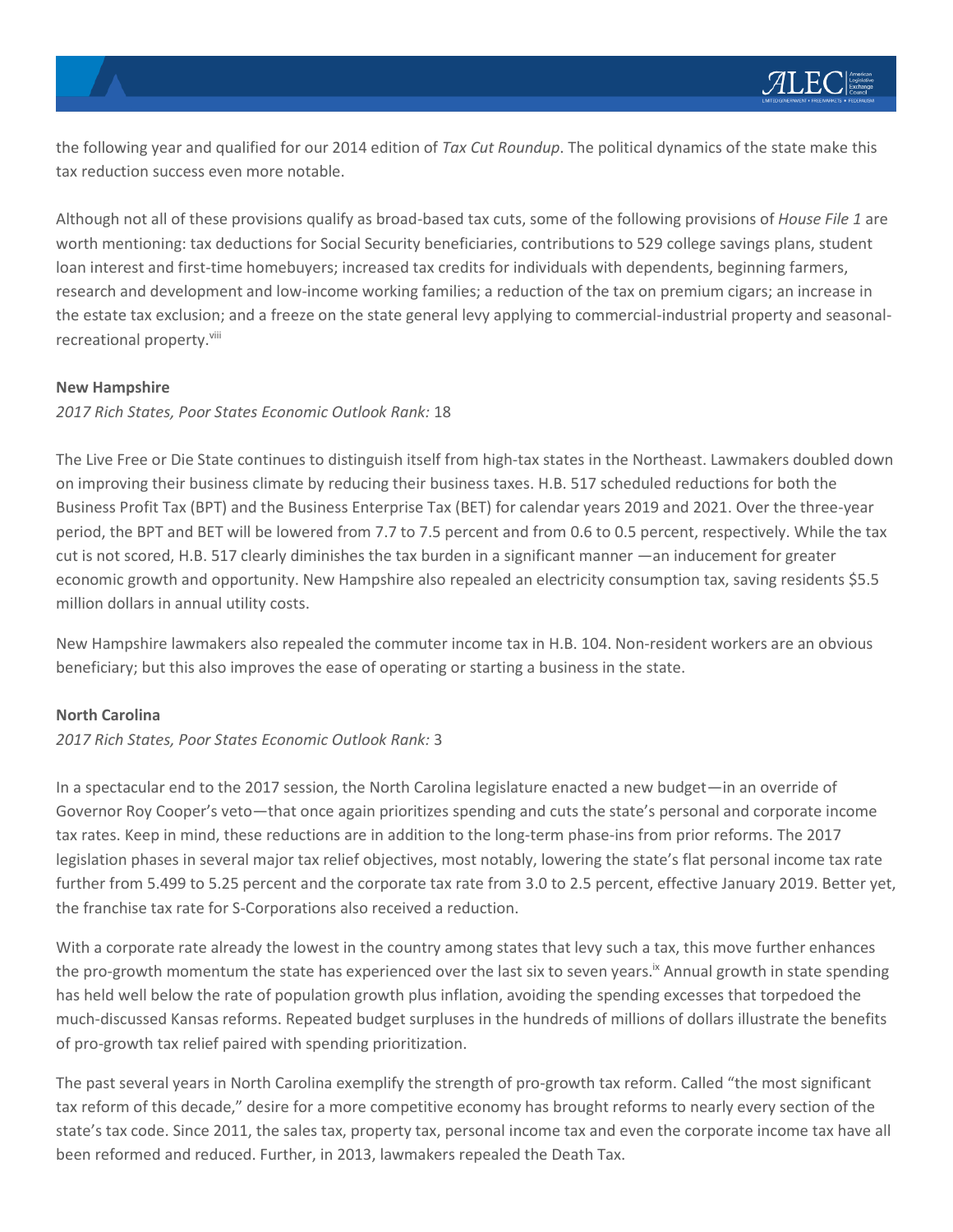North Carolina's continued efforts regarding tax reform have spurred near-record growth since 2013. The phase-in of additional tax relief has further enhanced the state's economic competitiveness. Strong domestic in-migration and nonfarm payroll job growth put North Carolina ahead of every regional competitor and in the top-10 nationwide in overall economic performance, according to Rich States, Poor States.<sup>x</sup> Taking all cuts into account, lawmakers will have provided an estimated \$15 billion in tax relief for citizens of the Tar Heel State—an average of nearly \$1,500 for each resident.<sup>xi</sup>

# **Ohio**

*2017 Rich States, Poor States Economic Outlook Rank:* 19

The Ohio budget bill signed by Governor Kasich last year resulted in several tax reductions. While this publication will not commend all changes in the bill, such as targeted tax breaks or the temporary sales tax holiday, overall most Ohio taxpayers should experience a small net tax cut beginning in 2018.<sup>xii</sup>

Governor Kasich initially intended to both consolidate the number of personal income tax brackets and reduce the rates, in exchange for a broader sales tax base; but the state legislature disagreed with this approach. The number of brackets were successfully consolidated from nine to seven, resulting in no tax on the first \$10,650 of personal income. Additionally, the bill includes a deduction increase for college and disability savings.

# **Wisconsin**

#### *2017 Rich States, Poor States Economic Outlook Rank:* 14

The Badger State has been on a tax-cutting spree over the past several years, and has qualified for *Tax Cut Roundup* each year except 2016. Wisconsin struggled to pass a budget in 2017 and was nearly the last state to do so, but when all was said and done, Wisconsin taxpayers scored a major win.

During the 2017 session, Wisconsin eliminated two taxes entirely: the alternative minimum tax (AMT) and the state portion of the property tax, also known as the "forestry mill tax." In total, while certain fees were increased, the changes will decrease net taxes by nearly \$150 million during the current budget cycle.<sup>xiii</sup> By the end of the current budget cycle in 2019, Wisconsin taxpayers will have received approximately \$8 billion in cumulative tax relief over Governor Scott Walker's time in office.<sup>xiv</sup>

# **Trends in State Tax Reform**

Despite widespread budget weakness across states, an additional 9 states enacted broad-based tax relief during 2017 legislative sessions. Lawmakers faced uncertainty related to the proposed changes to federal tax policy (the Tax Cuts and Jobs Act was not signed into law until December 2017), weakening state revenues, and spending hikes. In addition, multiple states chose not to enact new tax cuts, but continued to experience the positive effects from the phasing in of previously enacted lower tax rates. Even with these tailwinds, 9 states enacted qualifying reductions of taxation on productivity and capital.

Taxes on productivity and capital, most notably corporate and personal income taxes, are among the most harmful to economic growth. Six of nine qualifying states chose to reduce or reform their personal income taxes. A continuation of this trend will boost those states' economies. Further, three of the nine states elected to reduce or eliminate business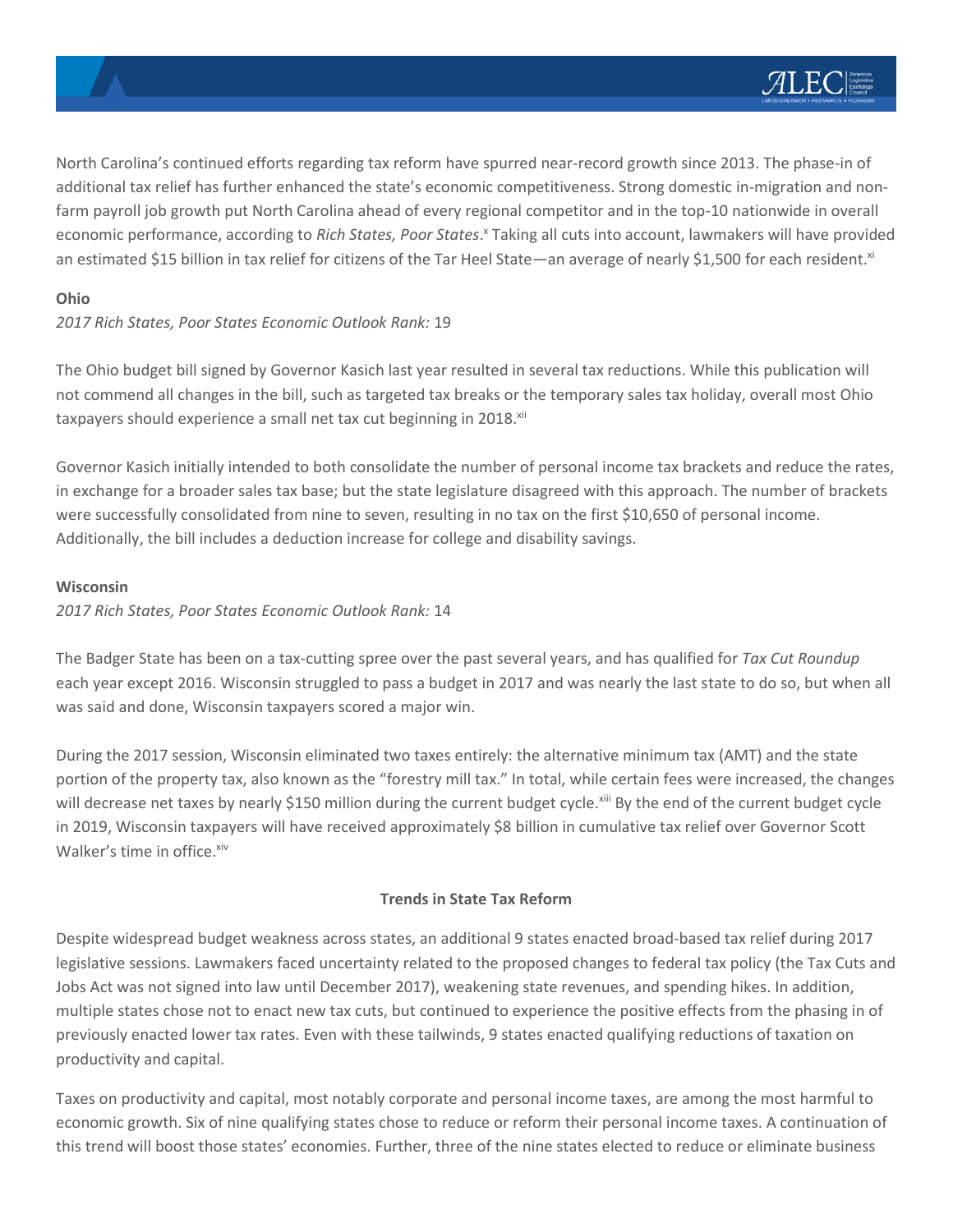franchise or corporate income taxes, and four of the nine reduced or eliminated other miscellaneous taxes, including egregious business-to-business transaction taxes.

Nationally, 2017 continued efforts by lawmakers in both the 2015 and 2016 sessions to reduce tax burdens on productivity and capital, particularly by reforming corporate income taxes. The figure below details tax cuts by the type of tax reduced in the 2017 legislative sessions. Note the total exceeds the number of qualifying states (nine) due to the fact several of those states reduced more than one specific tax during the 2017 legislative sessions.



# **Tax Cuts by Type**

For many of the states in this year's *State Tax Cut Roundup*, making the cut was almost "business as usual." One of the nine qualified for its fifth year, four of the nine were qualifying for their fourth year, three for their third, and two for their second. North Carolina—which has maintained one of the best economic outlook rankings in *Rich States, Poor States* since beginning a series of major tax reforms in 2011—deserves special recognition. In the 2017 legislative session, the Tar Heel State provided substantial tax relief to its residents, enacting policy that continues to be the standard for state tax reform. The Sunshine State also achieved something incredible–Florida lawmakers successfully enacted significant pro-growth tax reform for

the fifth consecutive year, earning the honor of being the only state to make it into every edition of *State Tax Cut Roundup*. The map below details the cumulative number of times each state has qualified for this publication over the 2013-2017 legislative sessions.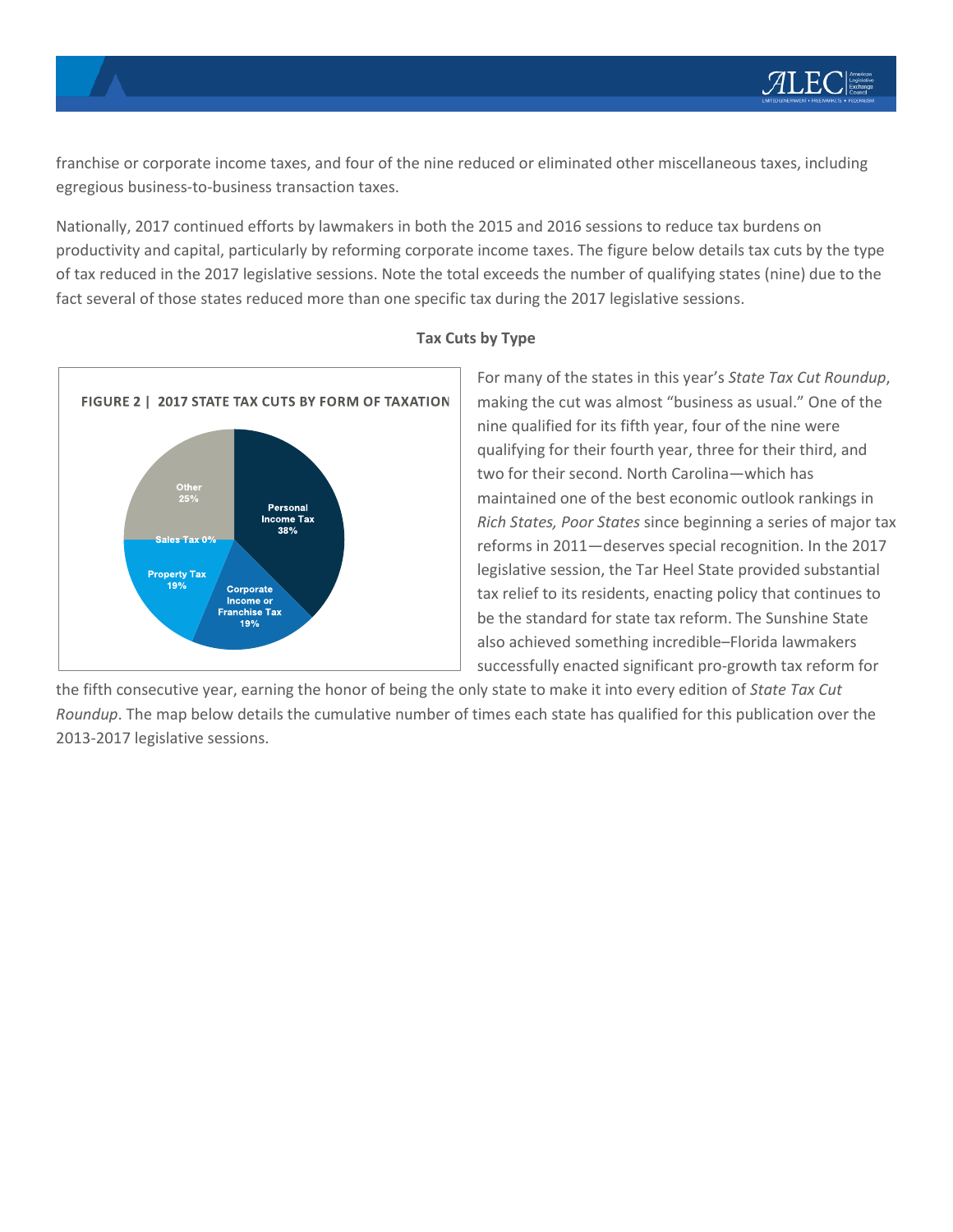



# **States Qualifying for State Tax Cut Roundup During the 2013-2017 Legislative Sessions**

#### **Implications of State Taxes for Economic Growth**

State lawmakers possess the power to create a tax and fiscal policy environment conducive to economic growth. Individuals, businesses and even government revenues benefit from the increased savings and investment spurred by a growth in total economic output. Poorly designed tax policy creates a fundamental disconnect between work and reward, driving out the key ingredients to earned success. Although the core functions of government certainly require tax revenue, the tax system should strive to impose a minimal burden on the people and limit market distortions.

A large volume of academic literature finds taxes negatively affect economic growth, $x<sub>v</sub>$  but some forms of taxation stunt economic growth more than others. Organization for Economic Development (OECD) scholars found taxes on income and capital are far more distortionary and harmful<sup>xvi</sup> to economic growth than consumption taxes such as sales and property taxes.<sup>xvii</sup> Comparing economic growth within the states, it is no surprise those relying primarily on income taxes substantially underperform their lower or no-income-tax counterparts.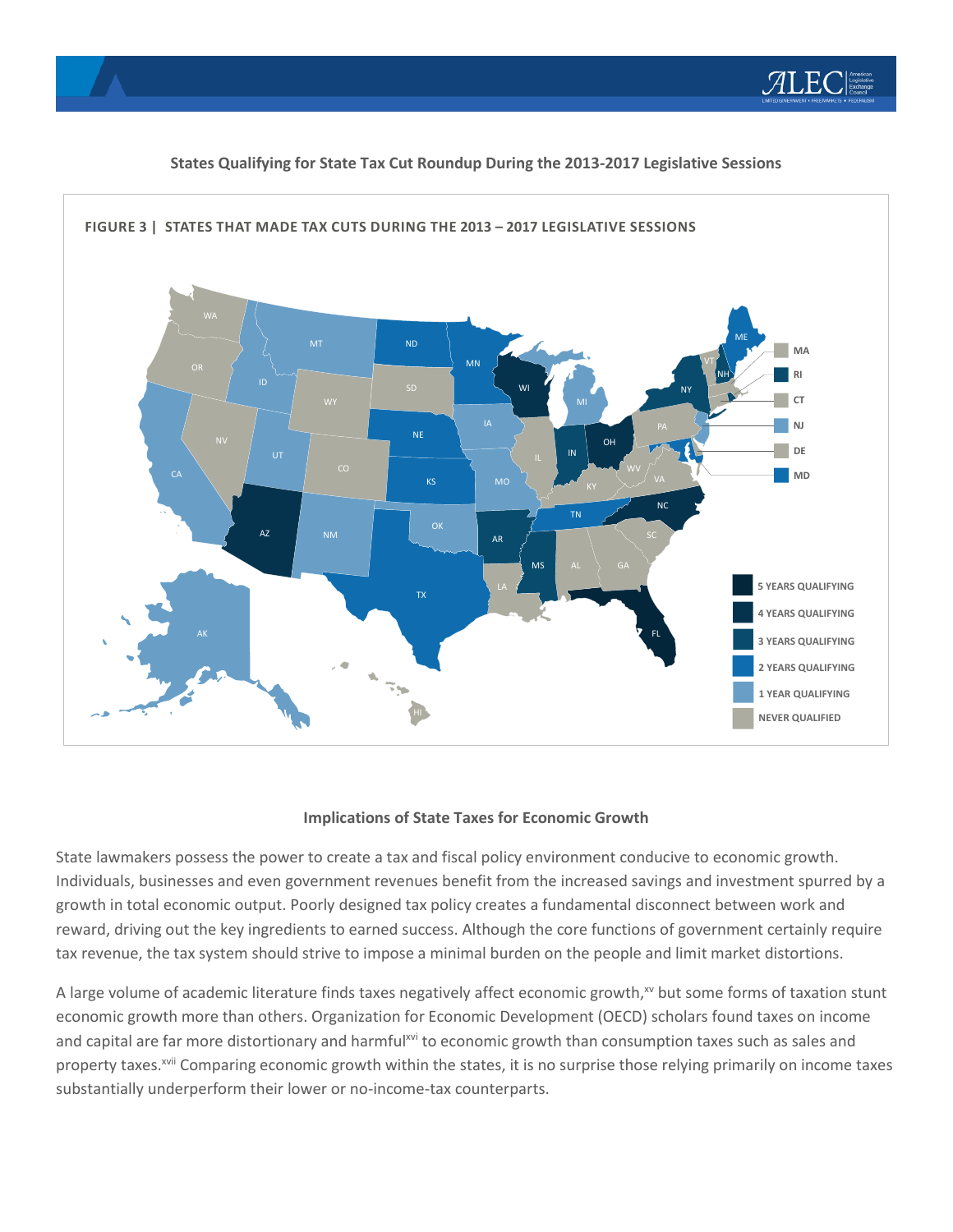| TABLE 1   NINE ZERO EARNED INCOME TAX STATES VS. NINE HIGHEST EARNED INCOME TAX (PIT) RATE STATES |                               |            |                           |                        |                             |                                       |
|---------------------------------------------------------------------------------------------------|-------------------------------|------------|---------------------------|------------------------|-----------------------------|---------------------------------------|
|                                                                                                   | 1/1/17                        | 2006-2016  |                           |                        |                             | In 2004-2014                          |
| <b>State</b>                                                                                      | <b>Top Marginal PIT Rate+</b> | Population | <b>Payroll Employment</b> | <b>Personal Income</b> | <b>Gross State Product‡</b> | <b>State &amp; Local Tax Revenues</b> |
| Avg. of 9 Zero Earned<br>Income Tax Rate States*                                                  | 0.0%                          | 11.9%      | 7.0%                      | 44.2%                  | 31.2%                       | 55.7%                                 |
| 50-State Avg.*                                                                                    | 5.6%                          | 8.8%       | 5.6%                      | 44.4%                  | 41.2%                       | 44.0%                                 |
| Avg. of 9 Highest Earned<br>Income Tax Rate States*                                               | 10.3%                         | 5.6%       | 3.6%                      | 38.6%                  | 32.9%                       | 53.1%                                 |

Similar to personal income taxes, individuals ultimately bear the burden of corporate income and other business taxes. Businesses collect and remit the taxes, but the taxes may be absorbed by consumers in the form of higher prices, by workers in the form of lower wages, or by shareholders in the form of lower realized earnings. Robust statistical analysis in a U.S. Treasury Department paper concluded labor bears a substantial portion of the corporate income tax burden in the long-run. Worse, they found this incidence shifting occurs even in the short run immediately following tax increases.<sup>xviii</sup> Further, research by Brown University economist David Weil notes a strong correlation between capital invested and worker wages. By taxing business income and capital, states reduce the free capital stock, reduce capital investment, hurt workers and fundamentally stunt economic growth.xix

Among taxes on capital, gross receipts taxes are especially egregious thanks to the taxes incurred at each layer of production until delivery to the end user, greatly increasing the final price of a given good or service (a process known as "tax pyramiding"). Tax pyramiding is especially harmful to industries with longer cycles like manufacturing and consumer retail.xx

Corporate income, franchise and gross receipts taxes all fall primarily on the backs of workers, consumers, capital investment or shareholders; a less robust economy is the unfortunate result. Even if the degree to which taxation affects economic growth is not always agreed upon, a majority of economists agree taxes negatively affect economic growth. The Tax Foundation surveyed peer-reviewed studies on the relationship between taxes and economic growth and found that of 26 peer-reviewed studies since 1983, 23 found a negative relationship between taxes and economic growth and the other three found no relationship at all.<sup>xxi</sup> Christina Romer, formerly head of President Obama's Council of Economic Advisors, and her husband David Romer, have found similar results. Their study concluded every 1 percent increase in taxation lowers real GDP by 2 to 3 percent.<sup>xxii</sup> They also found corporate income taxes are the most damaging to economic growth, followed by personal income taxes and finally consumption taxes.

# **Conclusion**

While the academic and empirical results demonstrate lower taxes contribute to higher rates of economic growth, there are always some who remain unconvinced. Fortunately, economic reality factors into state tax policy. The 30 states qualifying for inclusion in this publication over the last five years have cut taxes, returning billions to hardworking taxpayers. Thanks to the powerful stories of success championed by these states and so many others, showing that broad-based, pro-growth tax relief is the best way to grow economies, increase entrepreneurship and improve lives, Congress followed suit and passed the most significant federal tax reform in 31 years.